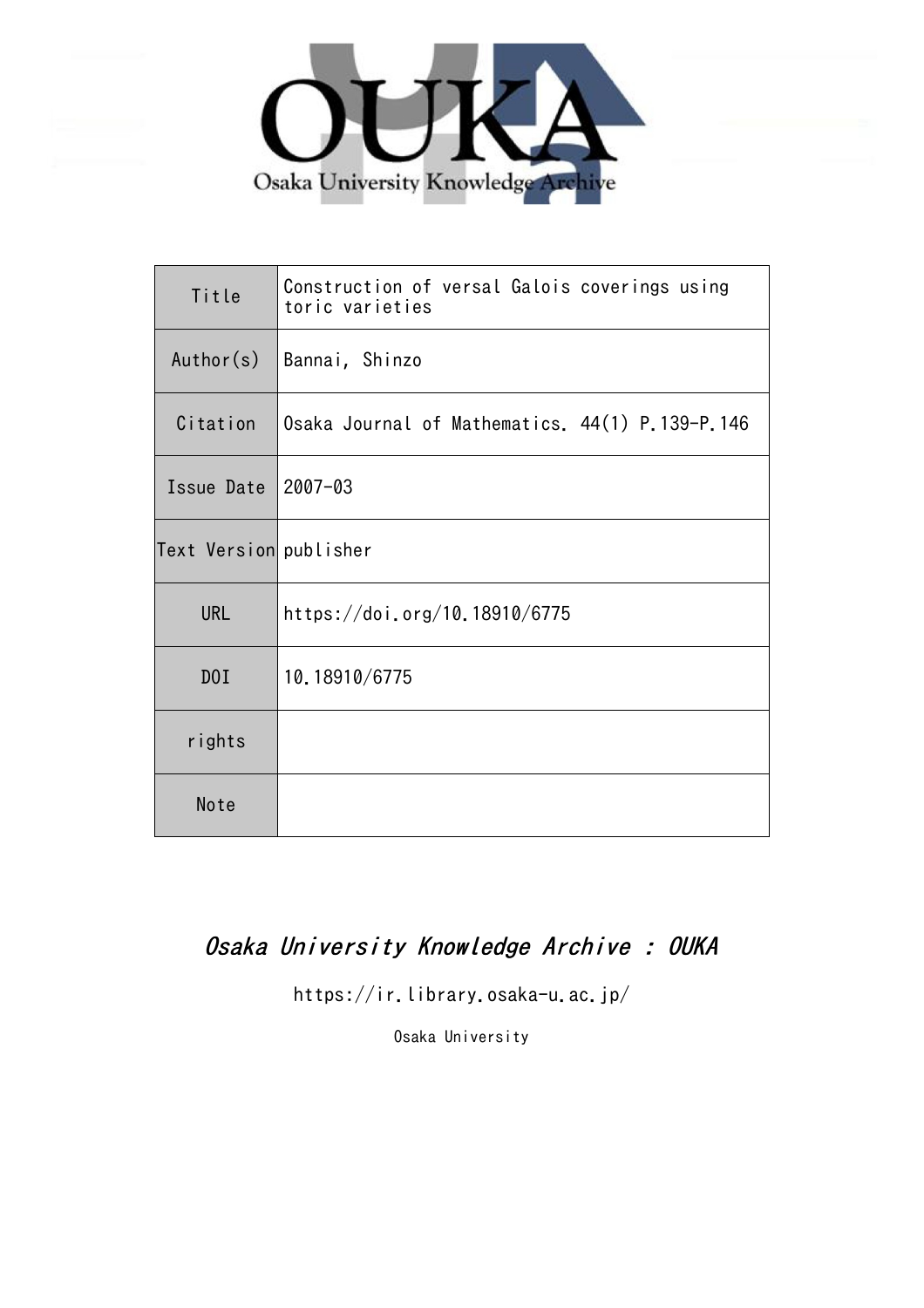Bannai, S. Osaka J. Math. **44** (2007), 139–146

## **CONSTRUCTION OF VERSAL GALOIS COVERINGS USING TORIC VARIETIES**

## SHINZO BANNAI

(Received November 7, 2005, revised April 17, 2006)

## **Abstract**

In this article we give an explicit construction of versal Galois coverings for any given finite subgroup of  $GL(n, \mathbb{Z})$ . By this construction we give a positive answer to Question 1.4 in [5].

## **Introduction**

Let *X* and *Y* be normal projective varieties. Let  $\pi: X \to Y$  be a finite surjective morphism. We denote the rational function fields of *X* and *Y* by  $\mathbb{C}(X)$  and  $\mathbb{C}(Y)$ , respectively. Under these circumstances, one can regard  $\mathbb{C}(Y)$  as a subfield of  $\mathbb{C}(X)$ by  $\pi^* \colon \mathbb{C}(Y) \to \mathbb{C}(X)$ .

DEFINITION 0.1.  $\pi$  is said to be a Galois covering if  $\mathbb{C}(X)/\mathbb{C}(Y)$  is a Galois extension. We call  $\pi$  a *G*-covering when the Galois group of the field extension is isomorphic to a finite group *G*.

REMARK 0.2. Note that there exists a natural *G*-action on *X* such that  $Y = X/G$ .

In [2], Namba gave a method for constructing new *G*-coverings from a given *G*covering as follows: Let  $\pi: X \to Y$  be a *G*-covering. Let *W* be a normal projective variety.

NOTATION 0.3. We denote the stabilizer of  $x \in X$  by  $G<sub>x</sub>$ . Also we define  $Fix(X, G)$  by

Fix(X, G) = {
$$
x \in X \mid G_x \neq \{1\}
$$
 }.

DEFINITION 0.4. A rational map  $v: W \rightarrow Y$  is called a *G*-indecomposable rational map to *Y* if  $\nu(W) \not\subset \pi$  (Fix(*X*, *G*)) and  $\nu$  does not factor through  $\pi_H: X/H \to Y$ for any *H*, where *X/H* is the quotient variety of *X* by a subgroup  $H \subset G$  and  $\pi_H$  is the quotient morphism.

<sup>2000</sup> Mathematics Subject Classification. Primary 14E20; Secondary 14M25.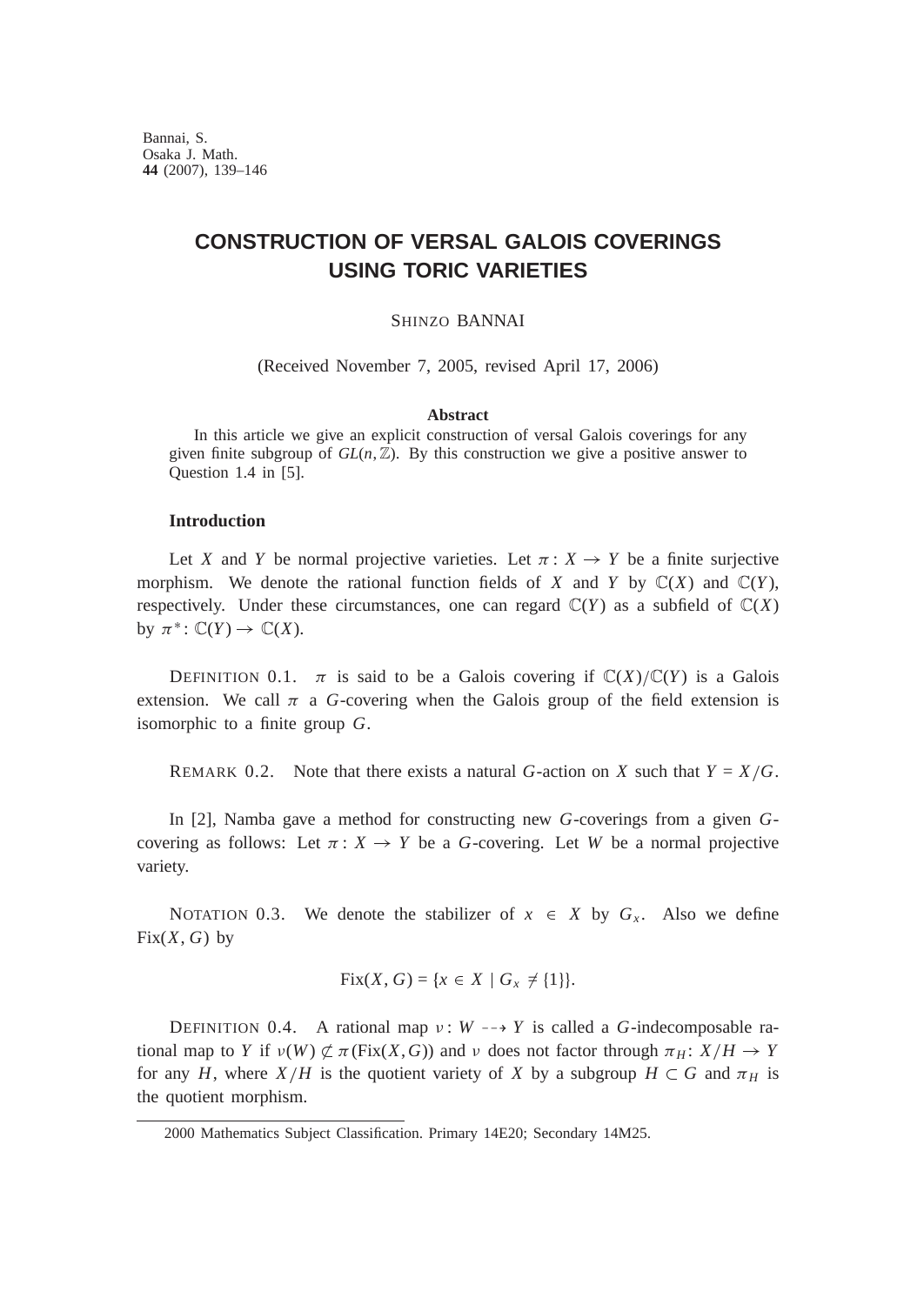### 140 S. BANNAI

Fix a *G*-indecomposable rational map  $v: W \longrightarrow Y$ . Let  $W_0$  be the graph of  $v$ . Then we can obtain a *G*-covering *Z* over *W* by taking the  $\mathbb{C}(W_0 \times_Y X)$  normalization of *W*. We also obtain a *G*-equivariant rational map from  $\mu: Z \rightarrow X$  such that  $\mu(Z) \not\subset Z$ Fix(*X*,*G*). We can construct many new *G*-coverings in this manner. However, we may not be able to construct every *G*-covering by this method, as the construction depends on the existence of a *G*-indecomposable rational map. This leads us to the notion of a versal *G*-covering introduced in [5] and [6].

DEFINITION 0.5.  $\varpi: X \to Y$  is called a versal *G*-covering if, for any *G*-covering  $\pi' : Z \to W$ , there exists a *G*-equivariant rational map  $\mu : Z \dashrightarrow X$  such that  $\mu(Z) \not\subset Z$  $Fix(X, G)$ .

REMARK 0.6.  $\mu$  induces a *G*-indecomposable rational map  $\nu$  from *W* to *Y*, and *Z* coincides with the *G*-covering constructed by the method above by using  $\nu$ . Note that the versal *G*-covering here is not unique.

By the definition any *G*-covering can be obtained as a "rational pullback" from a versal *G*-covering. As for the existence of versal *G*-coverings, Namba proved the following.

**Theorem 0.7** (Namba [2]). *For any finite group G*, *there exists a versal Gcovering*.

Namba explicitly constructed a versal *G*-covering for each finite group *G*. However his method of construction gave versal coverings with dimensions equal to the order of the given group *G*, and it does not seem to be practical to use it in order to construct new Galois coverings. In [6], Tsuchihashi constructed versal *G*-coverings over the projective space  $\mathbb{P}^n$  for the symmetric groups and for a generalization of the symmetric groups using toric varieties. In this paper we generalize Tsuchihashi's result partially and construct versal coverings of dimension *n* for any subgroup *G* of  $GL(n, \mathbb{Z})$ . Our result is the following.

**Theorem 0.8.** Let N be a free Z-module,  $\Delta$  a projective fan in N<sub>R</sub>. Let  $X(\Delta)$ *be the toric variety associated to the fan*  $\Delta$ . Let G be a subgroup of  $\text{Aut}_{\mathbb{Z}}(N)$  which *keeps*  $\Delta$  *invariant. Then G acts naturally on X(* $\Delta$ *) and* 

$$
\varpi: X(\Delta) \to X(\Delta)/G
$$

*is a versal G-covering*.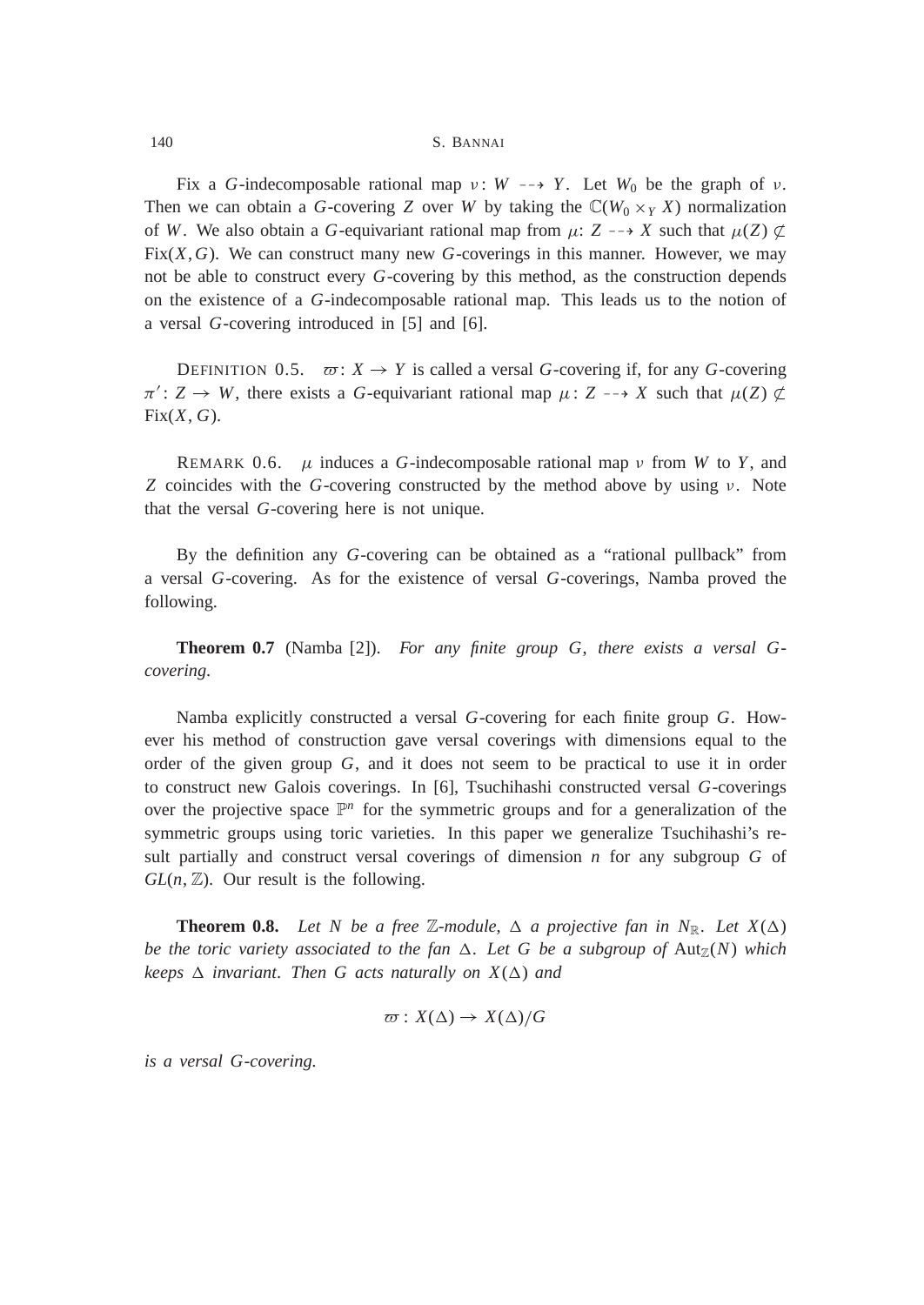#### **1. Construction and proof of versality**

In this section we will prove Theorem 0.8. We will first construct projective toric varieties with *G*-action and construct *G*-coverings by taking the quotient variety and the quotient morphism. Then we prove that the *G*-coverings that we have constructed are versal.

We will mostly follow Fulton [1] for notations concerning toric varieties. Let *N* be a free Z-module of rank *n*. Let *M* be the dual module of *N*. We denote the dual pairing by  $\langle u, v \rangle$  for  $u \in M$  and  $v \in N$ . We denote a fan by  $\Delta$ , and denote the toric variety associated to the fan  $\Delta$  by  $X(\Delta)$ . We will say a fan to be a projective fan when  $X(\Delta)$  is a projective variety. For basic properties of toric varieties, we refer the reader to Fulton [1] and Oda [3, 4].

A toric variety  $X(\Delta)$  with *G*-action for a given finite subgroup *G* of  $GL(n, \mathbb{Z})$  can be constructed as follows.

Suppose that  $\Delta$  is a complete *G*-invariant fan (i.e. for any  $g \in G$  and any  $\sigma \in \Delta$ there exists  $\sigma' \in \Delta$  such that  $g(\sigma) = \sigma'$ ). Then  $g: N \to N$ , for any  $g \in G$ , induces an automorphism of varieties  $g_{\nvert}: X(\Delta) \to X(\Delta)$ . Thus we can define a *G*-action on  $X(\Delta)$ . We will abuse notation and denote  $g_{\sharp}$  by *g*. By the following lemma there exists a complete projective invariant fan for any finite subgroup *G* of  $GL(n, \mathbb{Z})$ .

**Lemma 1.1.** For any finite subgroup G of  $GL(n, \mathbb{Z})$ , there exists a complete pro*jective G-invariant fan*.

Proof. Take a fan  $\Delta'$  of  $N_{\mathbb{R}}$  corresponding to  $(\mathbb{P}^1)^n$ . It is a fan obtained by decomposing  $N_{\mathbb{R}}$  with hyperplanes. By taking the images of these hyperplanes by  $G$  and by decomposing  $N_{\mathbb{R}}$  with this new set of hyperplanes, we obtain a *G*-invariant fan  $\Delta$ of  $N_{\mathbb{R}}$ . By the proof of Proposition 2.17 in [3], a complete fan obtained as a hyperplane decomposition is projective, hence  $\Delta$  is projective.  $\Box$ 

By taking the quotient variety  $X/G$  of X by G, and taking the quotient morphism  $\overline{\omega}$ :  $X \rightarrow X/G$  we obtain a *G*-covering. We will now prove some lemmas in order to show that the *G*-coverings constructed in the fashion above are versal.

**Lemma 1.2.** *Let*  $X(\Delta)$  *be a complete projective toric variety with G-action. Then there exists a G-invariant T<sub>N</sub>-invariant very ample divisor on*  $X(\Delta)$ *.* 

Proof. Since  $X(\Delta)$  is projective, there exists a  $T_N$ -invariant very ample divisor *D* on  $X(\Delta)$ . Let  $D'$  be

$$
D' = \frac{1}{|G_{D'}|} \sum_{g \in G} g(D)
$$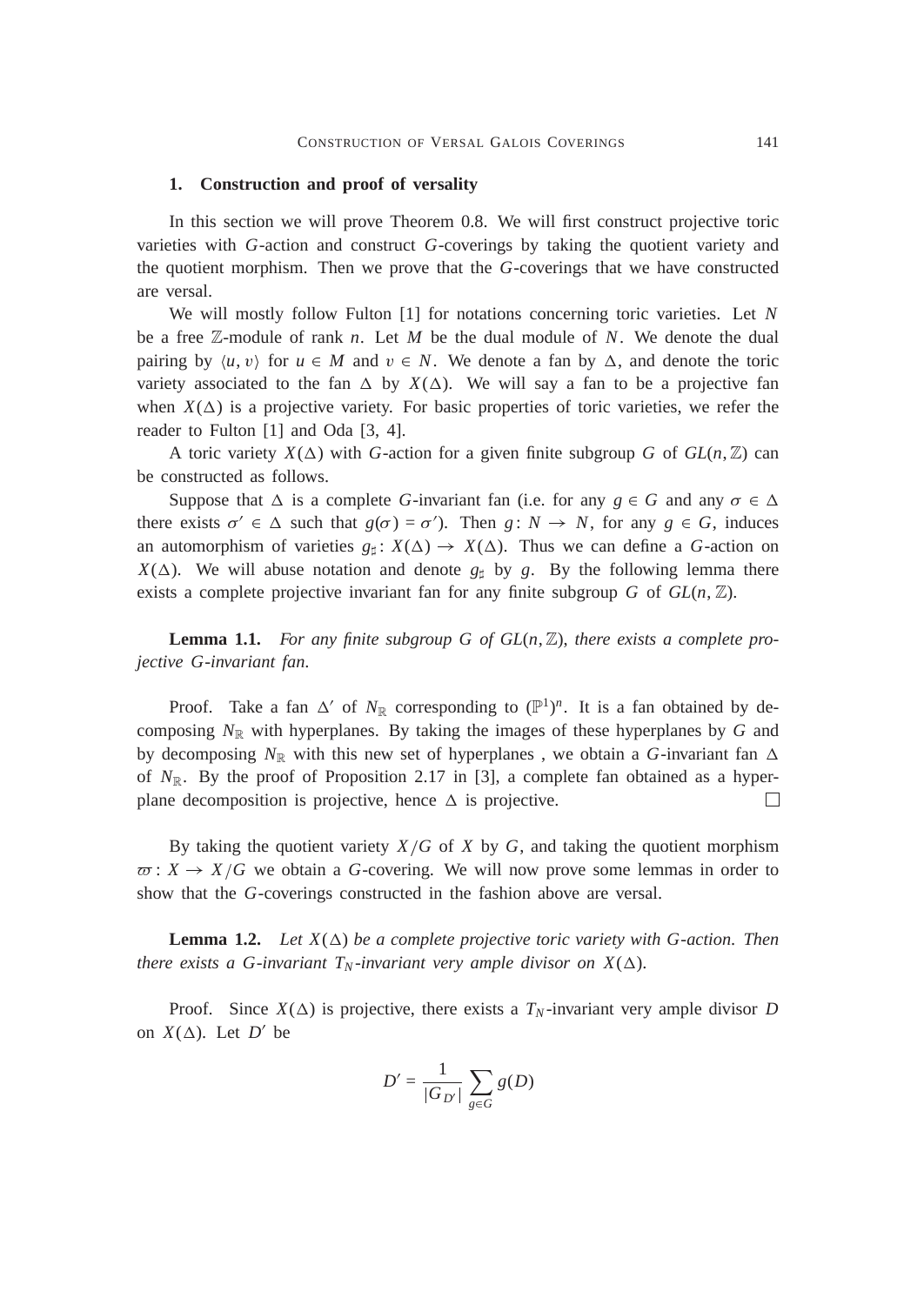where  $G_D = \{g \in G \mid g(D) = D\}$ . Then *D'* is a *G*-invariant *T<sub>N</sub>*-invariant divisor. It remains to show that  $D'$  is ample.

For any  $T_N$ -invariant ample divisors  $D_1$  and  $D_2$  the sum  $D_1 + D_2$  is also ample. This is true since if  $D_1$  and  $D_2$  are ample, the piecewise linear functions  $\psi_{D_1}$  and  $\psi_{D_2}$  corresponding to  $D_1$  and  $D_2$  respectively are strictly convex. Then  $\psi_{D_1+D_2}$  is also strictly convex which implies the ampleness of  $D_1 + D_2$ .

Each  $g(D)$  is ample so D' is an ample divisor and for some m,  $mD'$  is a very ample *G*-invariant  $T_N$ -invariant divisor. □

Let  $\Delta(1)$  be the set of one dimensional cones of  $\Delta$ . Let  $D_{\tau_i}$  be the  $T_N$ -invariant divisor corresponding to  $\tau_i \in \Delta(1)$ . Let  $v_i$  be a primitive generator of  $\tau_i$ . Let  $D =$  $\sum_{\tau_i \in \Delta(1)} a_i D_{\tau_i}$  be a *G*-invariant *T<sub>N</sub>*-invariant cartier divisor (wich implies  $a_i = a_j$  if there exists  $g \in G$  such that  $g(\tau_i) = \tau_j$ ). Then  $P_D = \{u \in M_{\mathbb{R}} \mid \langle u, v_i \rangle \geq -a_i$ ,  $\forall v_i \in \Delta(1) \subset M_{\mathbb{R}}$  is also *G*-invariant. From [1] p.66, the global sections of the sheaf  $\mathcal{O}(D)$  is generated by  $\omega^u$ ,  $u \in P_D \cap M$ .

$$
H^{0}(X(\Delta), \mathcal{O}(D)) = \bigoplus_{u \in P_{D} \cap M} \mathbb{C} \cdot \omega^{u}.
$$

Hence we can define a (right) *G*-action on the global sections of the sheaf  $\mathcal{O}(D)$  by  $(\omega^u) \cdot g^* \mapsto \omega^{(u)g*}.$ 

Define  $u(\sigma) \in M$  by  $\langle u(\sigma), v \rangle = \psi_D(u)|_{\sigma}$ . Then from [1] p.62,  $\Gamma(U_{\sigma}, \mathcal{O}(D)) =$  $\chi^{u(\sigma)}$  *A<sub>o</sub>*. Thus we have local trivialization isomorphisms  $\eta_{\sigma}$ :  $\Gamma(U_{\sigma}, \mathcal{O}(D)) \cong A_{\sigma}$ given by  $\omega^u \mapsto \chi^{u-u(\sigma)}$ . Let  $\sigma$  and  $\sigma'$  be maximal cones of  $\Delta$  and suppose there exists  $g \in G$  such that  $g(\sigma) = \sigma'$ . Since *D* is *G*-invariant we have  $(u(\sigma'))g^* =$  $u(\sigma)$ . Then

$$
\eta_{\sigma}(\omega^u \cdot g^*) = \chi^{(u)g^* - u(\sigma)} = \chi^{(u - u(\sigma'))g^a s t} = \eta_{\sigma'}(\omega^u) \cdot g^*.
$$

Hence this action on the global sections of  $\mathcal{O}(D)$  coincides with the geometric action of *G* on  $X(\Delta)$ .

**Lemma 1.3.** For a finite set of vectors  $\{u_1, \ldots, u_s \in M\}$ , there exists  $v \in N$  such *that*  $\{\langle u_i, v \rangle\}_{i=1,...,s}$  *are mutually distinct.* 

Proof. We prove this by induction on the rank on *M*. For rank $(M) = 1$  take any  $u \neq 0$ .

Let rank $(M) = k$ . Fix a basis for *M* and let  $u_i = (a_{i_1}, \ldots, a_{i_k})$ . Define a projection *p* onto a lattice of rank  $k-1$  by  $(a_{i_1}, \ldots, a_{i_k}) \mapsto (a_{i_2}, \ldots, a_{i_k})$ . Then by the hypothesis of induction there exists  $v' = (b_2, \ldots, b_k)$  such that  $\langle p(u_i), v' \rangle$  are distinct for distinct  $p(u_i)$ . Let  $b_1 = 2 \max\{|\langle p(u_i), v' \rangle|\}_{i=1,\dots,s} + 1$ . Then  $v = (b_1, \dots, b_s)$  satisfies the desired condition. This can be checked directly.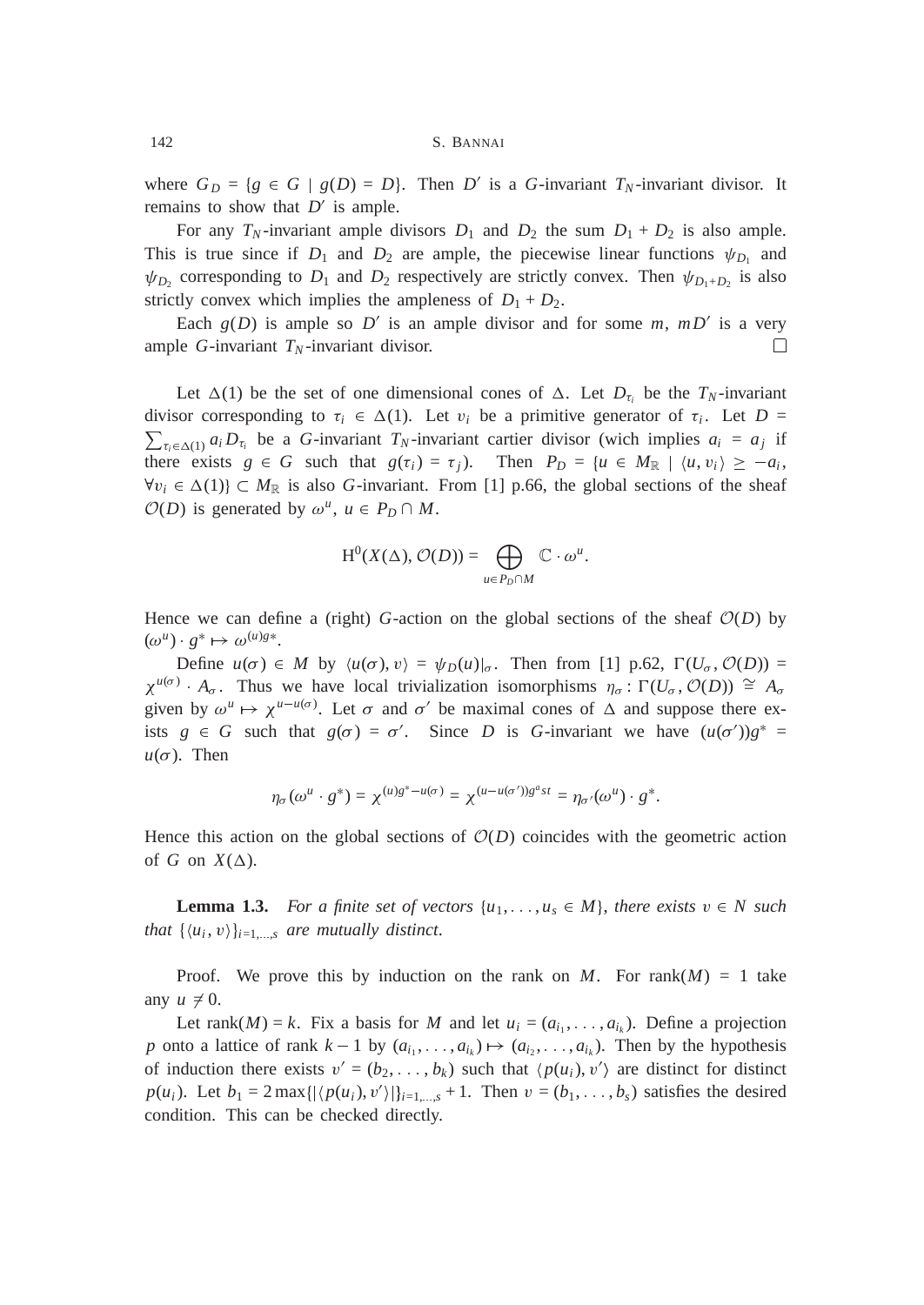Let  $u_i = (a_{i_1}, \ldots, a_{i_k}), u_j = (a_{j_1}, \ldots, a_{j_k}), i \neq j$ . If  $a_{i_1} > a_{j_1}$  then  $\langle u_i, v \rangle - \langle u_j, v \rangle = (a_{i_1} - a_{j_1})b_1 +$  $\left(\frac{k}{\epsilon}\right)$ *t*=2  $a_i$ ,  $b_t$ !  $\left(\frac{k}{\sqrt{2}}\right)$ *t*=2  $a_{j_t}$  $b_t$ !  $> b_1 +$  $\left(\frac{k}{\epsilon}\right)$ *t*=2  $a_i$ ,  $b_t$ !  $\left(\frac{k}{\epsilon}\right)$ *t*=2  $a_{j_t}$  $b_t$ !  $\geq 1$  (by the choice of  $b_1$ ).

If  $a_{i_1} = a_{j_1}$  then  $p(u_i) \neq p(u_j)$  and

$$
\langle u_i, v \rangle - \langle u_j, v \rangle = 0 + \left( \sum_{t=2}^k a_{i_t} b_t \right) - \left( \sum_{t=2}^k a_{j_t} b_t \right)
$$
  

$$
\neq 0 \quad \text{(by the choice of x')}.
$$

 $\neq 0$  (by the choice of v').

Hence  $\{\langle u_i, v \rangle\}_{i=1,\dots,s}$  are distinct.

**Lemma 1.4.** *Let*  $\pi'$ :  $Z \to W$  *be a G-covering. Let*  $G = \{g_1, \ldots, g_{|G|}\}.$ 

(1) *There exists*  $z \in Z$  *such that*  $z_i = g_i(z)$  ( $i = 1, \ldots, |G|$ ) *are mutually distinct.* 

(2) *For any*  $\alpha_1, \ldots, \alpha_{|G|} \in \mathbb{C}$  *there exists a rational function f on Z such that*  $f(z_i) = \alpha_i$ .

(3) If  $\alpha_i \neq 0$  for all *i*, then there exists a G-invariant affine open set U such that there *exists a point z in U satisfying* (1) *and a function f satisfying* (2) *and in addition f* and  $f^{-1}$  are regular on U.

Proof. Let  $U' = \text{Spec}(R)$  be an *G*-invariant affine open set of *Z* where *G* acts freely. Then clearly any point  $z$  of  $U'$  satisfies (1).

For any finite number of distinct points  $z_i \in U'$ ,  $i = 1, \ldots, s$  and for any  $\alpha_i \in \mathbb{C}$ ,  $i = 1, \ldots, s$ , there exists a regular function *f* on *U* satisfying  $f(z_i) = \alpha_i$ . This is proved by induction on the number of points. The case where  $s = 1$  is trivial. Let  $s = k$  and let  $m_i \subset R$  be the maximal ideal corresponding to the point  $z_i$ . Then  $m_i \setminus \bigcup_{j \neq i} m_j \neq \emptyset$ . For each *i* take a regular function  $f_i \in \mathfrak{m}_i \setminus \bigcup_{j \neq i} \mathfrak{m}_j$ . Then

$$
f_1 \cdots f_{k-1}(z_i) \begin{cases} = 0, & i = 1, \ldots, k-1 \\ \neq 0, & i = k \end{cases}
$$
.

By the hypothesis of induction, there exists regular functions  $h, h'$  satisfying  $h(z_i) = \xi_i$ for  $i = 1, ..., k - 1$ , and  $h'(z_k) = (\alpha_k - h(z_k))/(f_1 \cdots f_{k-1}(z_k))$ . Then  $f = h + f_1 \cdots f_k \cdot h'$ satisfies  $f(z_i) = \alpha_i$  for  $i = 1, ..., k$ . Hence we have a regular function satisfying (2).

Let  $V = \text{Spec}(R_f)$ . Then  $U = \bigcap_{g \in G} g(V)$  satisfies (3).

 $\Box$ 

□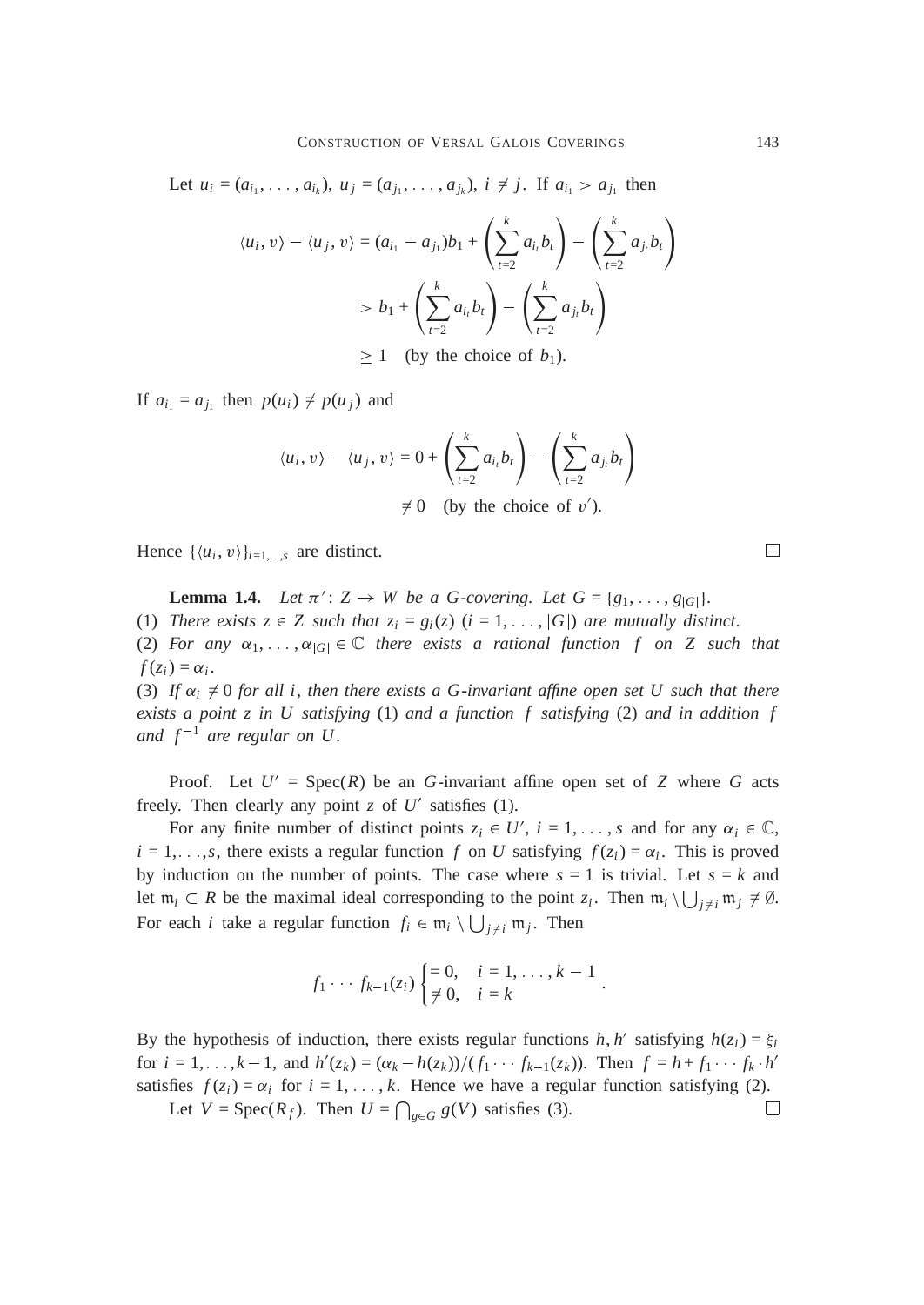144 S. BANNAI

Let  $\pi$  :  $Z \to W$  be any *G*-covering. Let *f* be a rational function on *Z*. For *f*,  $u \in M$ ,  $v \in N$ , define  $f^{u,v}$  by

$$
f^{u,v} = \prod_{g \in G} f^{\langle u,g(v) \rangle} \cdot (g^{-1}).
$$

Then  $f^{u,v}$  satisfies the following properties (1) and (2) for any  $u_1$  and  $u_2 \in M$  and any  $g' \in G$ .

(1)  
\n
$$
f^{u_1, v} \cdot f^{u_2, v} = \prod_{g \in G} f^{\langle u_1 + u_2, g(v) \rangle} \cdot (g^{-1})
$$
\n
$$
= f^{u_1 + u_2, v}
$$
\n
$$
f^{u, v} \cdot (g') = \prod_{g \in G} f^{\langle u, g(v) \rangle} \cdot (g^{-1}(g'))
$$
\n(2)  
\n
$$
= \prod_{g'' \in G} f^{\langle u, g', g''(v) \rangle} (g''^{-1})
$$
\n
$$
= f^{(u)g', v}.
$$

Let  $V = \text{Spec}(R)$  be a *G*-invariant affine open set of *Z* where *f* and  $1/f$  are regular. Define a ring homomorphism  $\mu_f^v : R \to \mathbb{C}[M]$  by  $\mu_f^v(\chi^u) = f^{u,v}$ . Then from equations (1) and (2) above,  $\mu_f^v$  is a *G*-equivariant ring homomorphism. Thus we obtain a *G*-equivariant morphism of varieties  $\mu_f^{\nu \, \sharp}$ :  $V \to T_N$  = Spec( $\mathbb{C}[M]$ ).

We will show that we can choose a rational function  $f$  of  $Z$  and  $v \in N$  so that  $\mu_f^v(Z) \not\subset \text{Fix}(X(\Delta), G).$ 

Let *D* be a  $G-T_N$  invariant very ample divisor of  $X(\Delta)$ . Then

$$
\mathrm{H}^0(X(\Delta),\mathcal{O}(D))=\bigoplus_{u\in P_D\cap M}\mathbb{C}\cdot\omega^u
$$

as before. Put  $h = \dim(H^0(X(\Delta), \mathcal{O}(D)))$ , and  $\{u_1 = 0, u_2, ..., u_h\} = P_D \cap M$ . Put  $g(i) = j$  when  $(u_i)g = u_j$ . Note again that  $P_D$  is *G*-invariant.

Let  $\Phi_{|D|}$  be the morphism associated to the divisor *D* and embed  $X(\Delta)$  into  $\mathbb{P}^{h-1}$ . For  $x \in X(\Delta)$ ,  $\Phi_{|D|}(x)$  is given by

$$
\Phi_{|D|}(x) = [\omega^{0}(x) : \omega^{u_2}(x) : \cdots : \omega^{u_h}(x)].
$$

Restricting to  $T_N$ ,

$$
\Phi_{|D|}|_{T_N}(x) = [1 : \chi^{u_2}(x) : \cdots : \chi^{u_h}(x)]
$$

since  $\omega^0 \neq 0$  on  $T_N$ .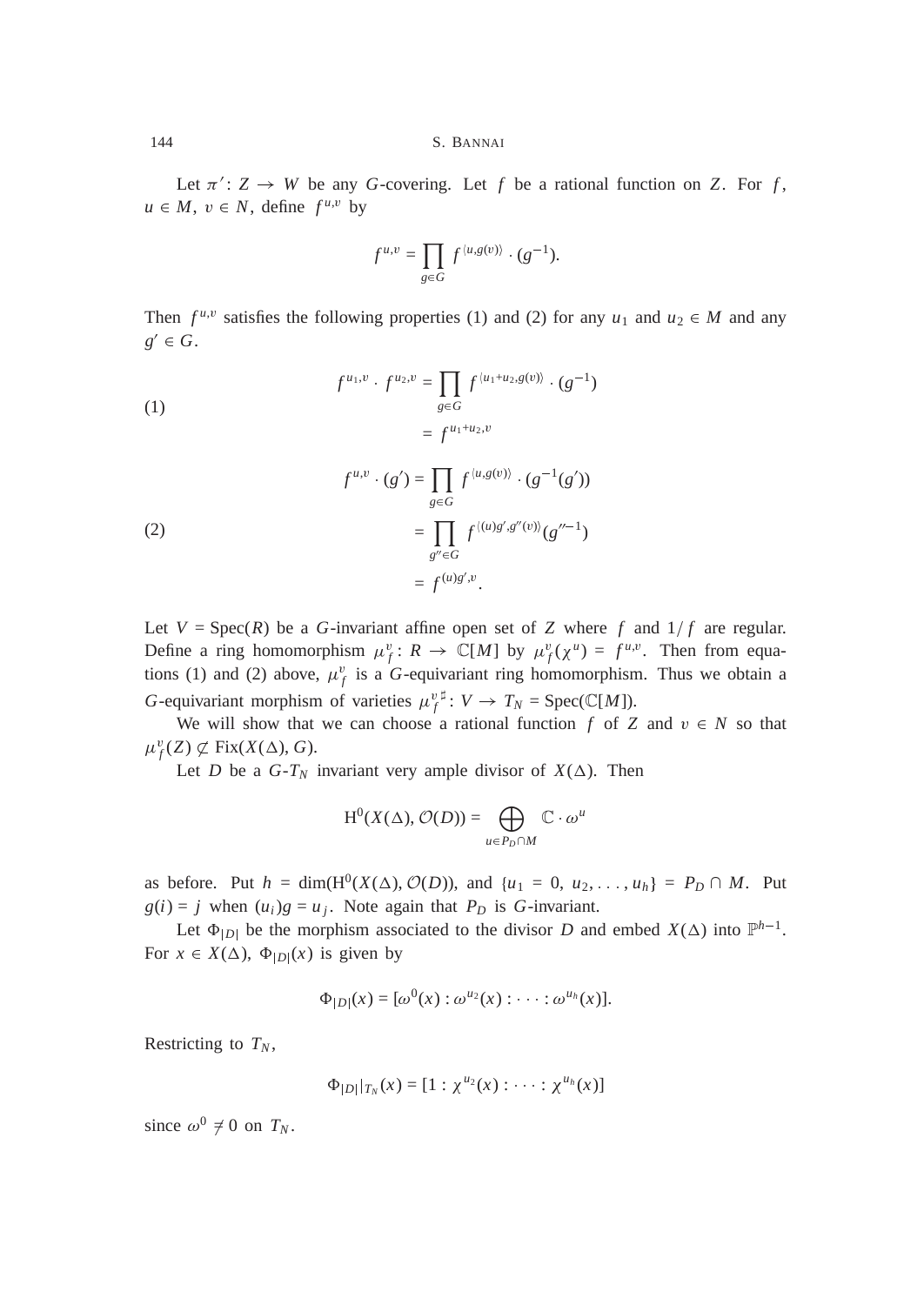

Take  $z \in Z$  so that  $\{g_i z \mid g_i \in G\}$  are distinct. Take  $f \in \mathbb{C}(Z)$  so that  $|f(z)| \neq 1, 0$ and  $f(gz) = 1$  for  $g \neq 1_G$ . Let  $V = \text{Spec}(R)$  be an affine *G*-invariant open set where *f*,  $f^{-1}$  are regular. Take  $v \in N$  so that  $\{\langle u_i, v \rangle = c_i\}_{i=1,\dots,h}$  are distinct. Then

$$
\Phi_{|D|} \circ \mu_f^v(z) = [1 : f(z)^{c_2} : \cdots : f(z)^{c_h}]
$$
  

$$
\Phi_{|D|} \circ \mu_f^v(gz) = [1 : f(gz)^{c_2} : \cdots : f(gz)^{c_h}]
$$
  

$$
= [1 : f(z)^{c_{g(2)}} : \cdots : f(z)^{c_{g(h)}}]
$$

and we can see that  $\{\mu_f^v(gz)\}_{g \in G}$  are distinct so  $\mu_f^v(z) \notin \text{Fix}(X(\Delta), G)$ .

Thus we have proved Theorem 0.8.

## **2. Examples**

Here we give some examples of versal *G*-coverings. Generally it is difficult to compute the quotient, but in some cases it is possible.

EXAMPLE 2.1 (Namba). We will restate Namba's construction of versal *G*coverings from our point of view. Let  $G = \{g_1, \ldots, g_n\}$  be any finite group of order *n*. Let *N* be a lattice of rank *n* and let  $\{e_{g_1}, \ldots, e_{g_n}\}$  be a basis of *N*. Then *G* can be identified to a subgroup of Aut(*N*). The action of *G* on *N* is defined by  $g(e_{g_i}) = e_{gg_i}$ . Let  $\Delta$  be the complete fan of *N* consisting of cones generated by  $\{\pm e_{g_1}, \ldots, \pm e_{g_n}\}.$ Then  $\Delta$  is a complete projective *G*-invariant fan and  $X(\Delta) \cong (\mathbb{P}^1)^n$ . Then  $\varpi: X(\Delta) \to$  $X(\Delta)/G$  is a versal galois covering from Theorem 0.8. Thus a versal *G*-covering exists for any finite group.

EXAMPLE 2.2. Let *N* be a lattice of rank 2 and  $\{e_1, e_2\}$  be a basis of *N*. Let  $\Delta$  be the complete fan of *N* generated by  $v_1 = v_1$ ,  $v_2 = e_2$ ,  $v_3 = -e_1 + e_2$ ,  $v_4 = -e_1$ ,  $v_5 = -e_2$ ,  $v_6 = e_1 - e_2$ , as in the figure above. Thus  $X(\Delta)$  is isomorphic to  $\mathbb{P}^2$  blown-up along three points.